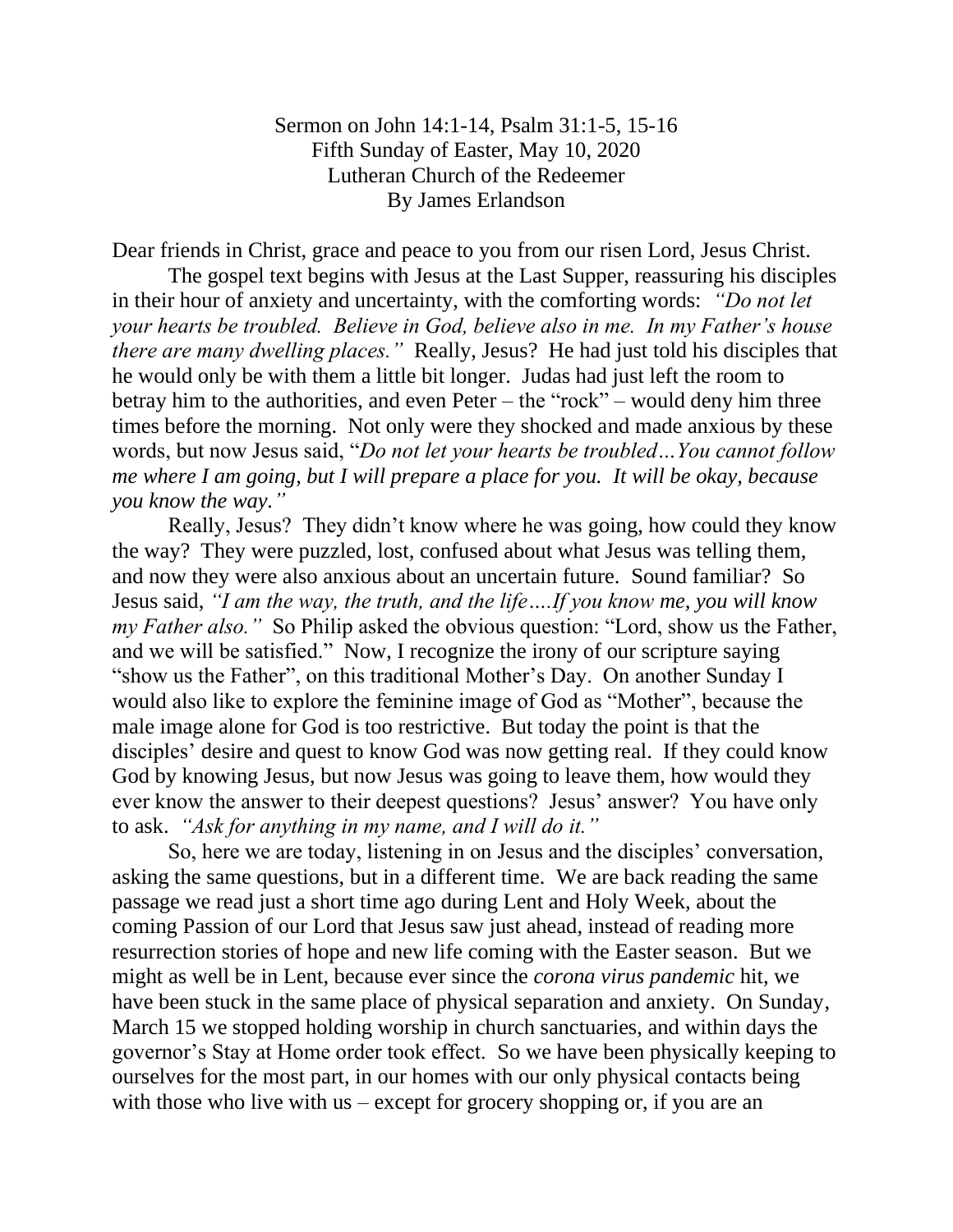essential worker, in a workplace. Our times with each other have only been by telephone or the internet, so we gather with other Christians to worship on Zoom. This technology is a great gift, but it has its limits, and we long for the physical contact being in the same room with other human beings that we care about.

Perhaps the better scripture text today is the lament we read from Psalm 31, which begins with these words of trust in God: *In you, O Lord, have I taken refuge; let me never be put to shame; deliver me in your righteousness."* For here we are in our homes, which have become our places of safety from the *corona virus*, and where others are safe from us. Because we cannot know who has this virus until there is testing, and because the virus is an aerosol, possibly hanging in the very air we breathe, we cannot risk being in enclosed spaces with other human beings until there is a vaccine and widespread testing. But not only that – we fear the rise in violence and confrontations in the world outside, as political and racial tensions increase. We see video images of Ahmaud Arbery, an African American man shot by a white man and his son while out jogging in a Georgia community. So COVID-19 is not the only virus we have to fear. It seems that we cannot be safe anywhere but alone or with our closest family indoors at home, or outside with no one else around. At this time the house of the Lord is not the sanctuary, where we are meant to feel safe. The temple is literally within us, as Jesus said, and the Lord's house is in your own home, probably for many months to come. But God has prepared even this place for you, especially for a time like this!

So maybe it's a time to ask, *where is it that you have felt safety in your life?* Share those times and places in the chat bar. Probably your first memory of feeling safe is in your mother's arms, a caregiver, a parent. Most of us think about how safe we are in our own home, or in the arms of a trusted loved one, in the presence of family or friends. This is not always true, as homes can be places were trust is broken with violence or abuse. But today I want to focus on when, where, and with whom you and I feel safe, protected. It's most often in the presence of those we trust and love. So what have you shared with each other? Let's look….

So in the psalm, we see that the psalmist is speaking directly to the Lord, saying *"in you, O Lord, have I taken refuge."* There was no one else to trust, nowhere else to go. It's not in a sanctuary or temple made of stones that the writer feels safe, even when the Latin term "sanctuary" refers to a holy place of safety for humans. That can be anyplace on earth. But ironically, the refuge is not in any physical "place" – even though we humans tend to seek safety in castles, fortresses, or in the armed forces who protect us. In this psalm, our protection is in the presence, or the arms, of God. The writer seeks protection from enemies who conspire against him, but he knows that the real protection comes from God. So he asks God to be a strong rock, a castle to keep him safe. The first portion includes